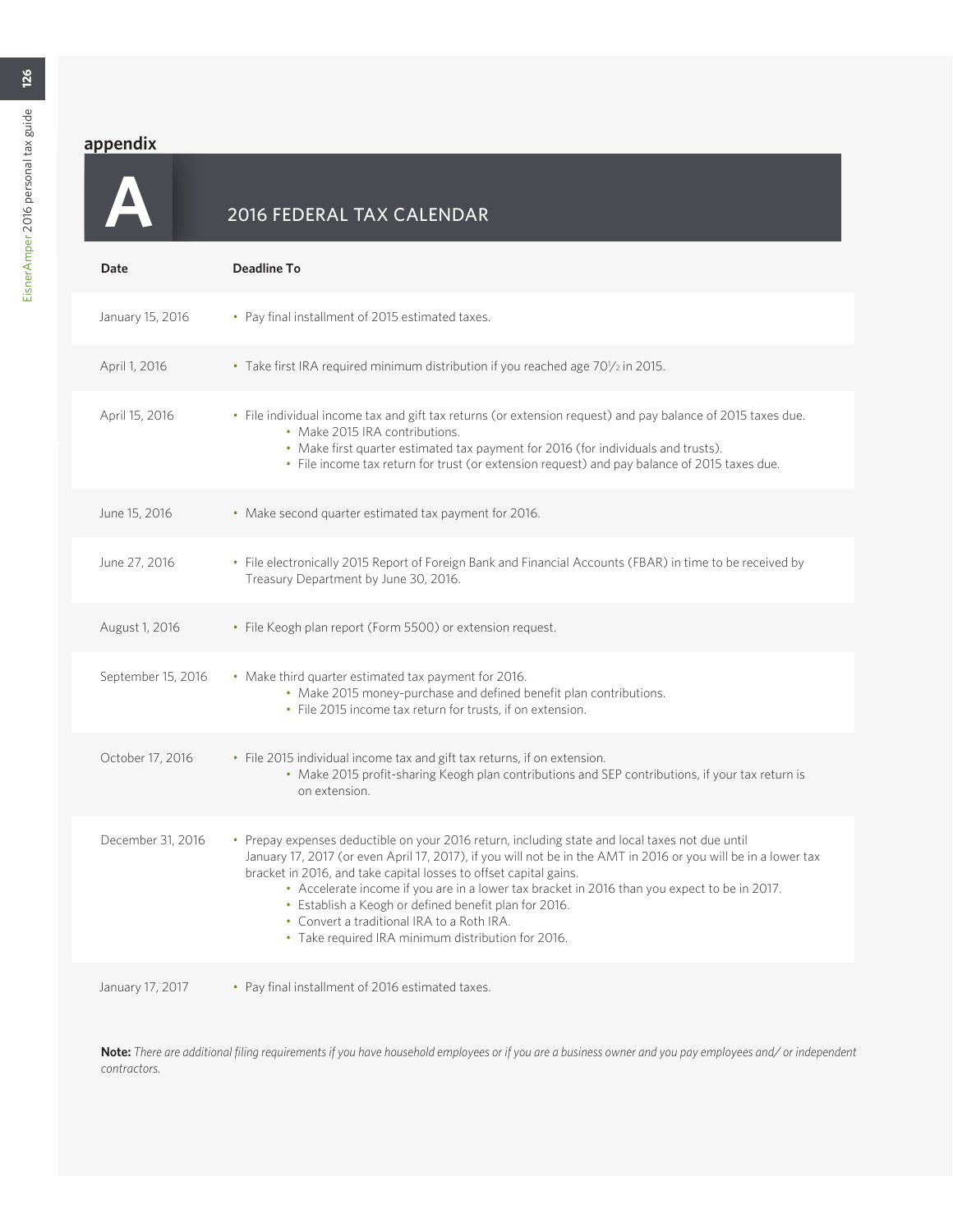**B**

## 2015 FEDERAL TAX RATE SCHEDULE

#### **If Taxable Income Is:**

| Over                                           | <b>But Not Over</b> |                 | The Tax Is                        | $\ddot{}$ |    | <b>Of The Amount Over</b> |  |  |
|------------------------------------------------|---------------------|-----------------|-----------------------------------|-----------|----|---------------------------|--|--|
| Married Filing Jointly or Qualifying Widow(er) |                     |                 |                                   |           |    |                           |  |  |
| $\updownarrow$<br>$\circ$                      | \$18,450.00         | $\oint$<br>0.00 | $^+$                              | 10%       |    | $\frac{4}{5}$<br>0.00     |  |  |
| 18,450.00                                      | 74,900.00           | 1,845.00        |                                   | 15%       |    | 18,450.00                 |  |  |
| 74,900.00                                      | 151,200.00          | 10,312.50       | $\qquad \qquad +$                 | 25%       |    | 74,900.00                 |  |  |
| 151,200.00                                     | 230,450.00          | 29,387.50       |                                   | 28%       |    | 151,200.00                |  |  |
| 230,450.00                                     | 411,500.00          | 51,577.50       | $^+$                              | 33%       |    | 230,450.00                |  |  |
| 411,500.00                                     | 464,850.00          | 111,324.00      | $\hspace{1.0cm} + \hspace{1.0cm}$ | 35%       |    | 411,500.00                |  |  |
| 464,850.00                                     |                     | 129,996.50      |                                   | 39.6%     |    | 464,850.00                |  |  |
|                                                |                     |                 | Single                            |           |    |                           |  |  |
| 0.00<br>\$                                     | \$9,225.00          | 0.00<br>\$      |                                   | 10%       | \$ | 0.00                      |  |  |
| 9,225.00                                       | 37,450.00           | 922.50          |                                   | 15%       |    | 9,225.000                 |  |  |
| 37,450.00                                      | 90,750.00           | 5,156.25        | $^+$                              | 25%       |    | 37,450.00                 |  |  |
| 90,750.00                                      | 189,300.00          | 18,481.25       |                                   | 28%       |    | 90,750.00                 |  |  |
| 189,300.00                                     | 411,500.00          | 46,075.25       | $\! + \!\!\!\!$                   | 33%       |    | 189,300.00                |  |  |
| 411,500.00                                     | 413,200.00          | 119,401.25      | $\hspace{1.0cm} + \hspace{1.0cm}$ | 35%       |    | 411,500.00                |  |  |
| 413,200.00                                     |                     | 119,996.25      |                                   | 39.6%     |    | 413,200.00                |  |  |
|                                                |                     |                 | <b>Married Filing Separately</b>  |           |    |                           |  |  |
| $\mathfrak{D}$<br>$\circ$                      | \$9,225.00          | \$<br>0.00      | $^+$                              | 10%       | \$ | 0.00                      |  |  |
| 9,225.00                                       | 37,450.00           | 922.50          | $\! + \!\!\!\!$                   | 15%       |    | 9,225.00                  |  |  |
| 37,450.00                                      | 75,600.00           | 5,156.25        |                                   | 25%       |    | 37,450.00                 |  |  |
| 75,600.00                                      | 115,225.00          | 14,693.75       | $\hspace{1.0cm} + \hspace{1.0cm}$ | 28%       |    | 75,600.00                 |  |  |
| 115,225.00                                     | 205,750.00          | 25,788.75       | $\qquad \qquad +$                 | 33%       |    | 115,225.00                |  |  |
| 205,750.00                                     | 232,425.00          | 55,662.00       | $\hspace{1.0cm} + \hspace{1.0cm}$ | 35%       |    | 205,750.00                |  |  |
| 232,425.00                                     |                     | 64,998.25       | $^+$                              | 39.6%     |    | 232,425.00                |  |  |
| <b>Head of Household</b>                       |                     |                 |                                   |           |    |                           |  |  |
| $\oint$<br>$\circ$                             | \$13,150.00         | \$<br>0.00      | $^+$                              | 10%       | \$ | 0.00                      |  |  |
| 13,150.00                                      | 50,200.00           | 1,315.00        | $+$                               | 15%       |    | 13,150.00                 |  |  |
| 50,200.00                                      | 129,600.00          | 6,872.50        | $\! + \!$                         | 25%       |    | 50,200.00                 |  |  |
| 129,600.00                                     | 209,850.00          | 26,772.50       | $\! + \!$                         | 28%       |    | 129,600.00                |  |  |
| 209,850.00                                     | 411,500.00          | 49,192.50       | $\qquad \qquad +$                 | 33%       |    | 209,850.00                |  |  |
| 411,500.00                                     | 439,000.00          | 115,737.00      | $\! + \!\!\!\!$                   | 35%       |    | 411,500.00                |  |  |
| 439,000.00                                     |                     | 125,632.00      | $\qquad \qquad +$                 | 39.6%     |    | 439,000.00                |  |  |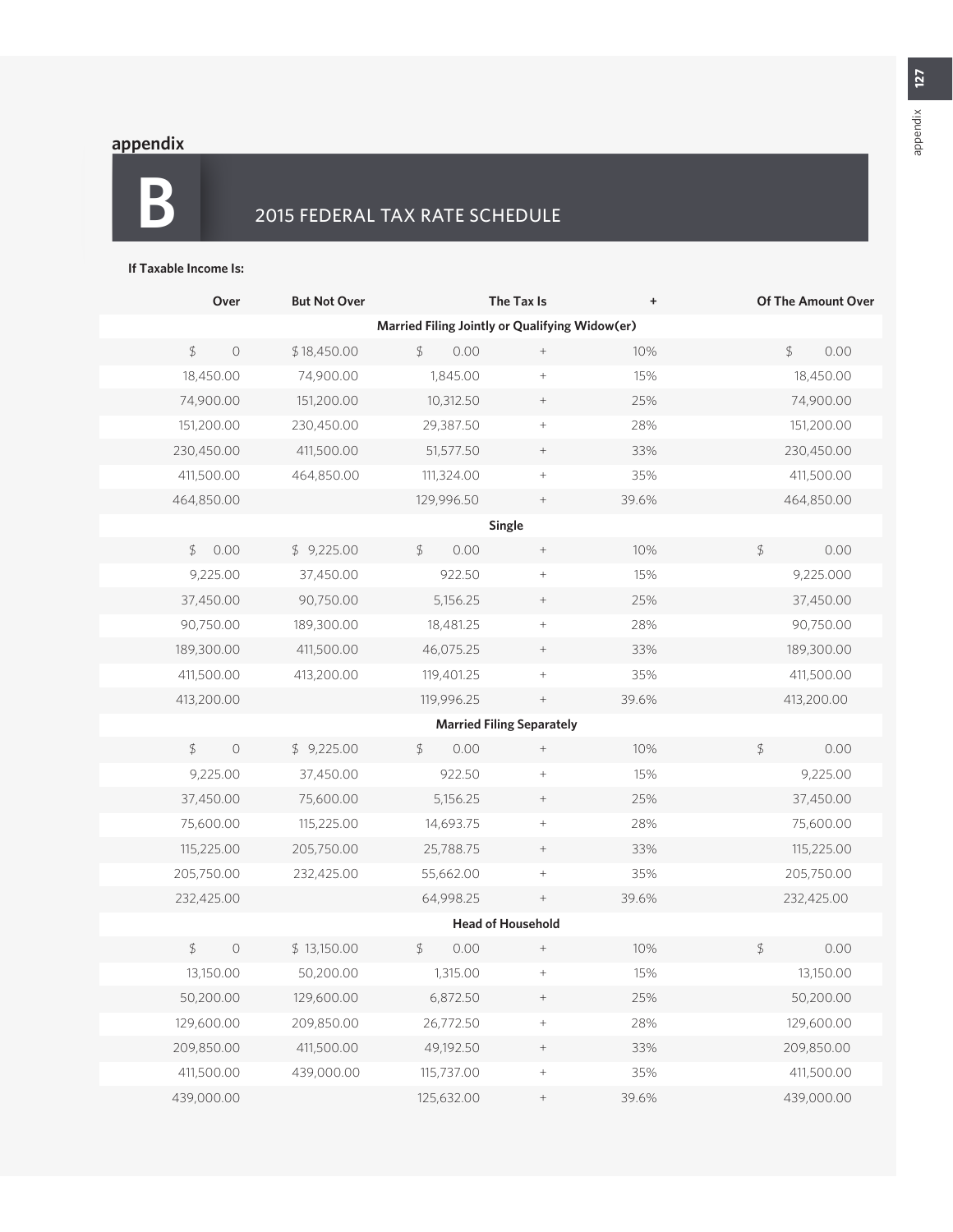## 2016 FEDERAL TAX RATE SCHEDULE

#### **If Taxable Income Is:**

| Over                                           | <b>But Not Over</b> |            | The Tax Is                       |       | <b>Of The Amount Over</b> |  |  |  |  |  |
|------------------------------------------------|---------------------|------------|----------------------------------|-------|---------------------------|--|--|--|--|--|
| Married Filing Jointly or Qualifying Widow(er) |                     |            |                                  |       |                           |  |  |  |  |  |
| $\oint$<br>$\circ$                             | \$18,550.00         | \$<br>0.00 | $^+$                             | 10%   | $\oint$<br>0.00           |  |  |  |  |  |
| 18,550.00                                      | 75,300.00           | 1,855.00   | $^+$                             | 15%   | 18,550.00                 |  |  |  |  |  |
| 75,300.00                                      | 151,900.00          | 10,367.50  | $\; +$                           | 25%   | 75,300.00                 |  |  |  |  |  |
| 151,900.00                                     | 231,450.00          | 29,517.50  | $\! + \!$                        | 28%   | 151,900.00                |  |  |  |  |  |
| 231,450.00                                     | 413,350.00          | 51,791.50  | $^+$                             | 33%   | 231,450.00                |  |  |  |  |  |
| 413,350.00                                     | 466,950.00          | 111,818.50 | $^+$                             | 35%   | 413,350.00                |  |  |  |  |  |
| 466,950.00                                     |                     | 129,996.50 | $^+$                             | 39.6% | 466,950.00                |  |  |  |  |  |
|                                                | Single              |            |                                  |       |                           |  |  |  |  |  |
| 0.00<br>\$                                     | \$9,275.00          | 0.00<br>\$ | $^+$                             | 10%   | \$<br>0.00                |  |  |  |  |  |
| 9,275.00                                       | 37,650.00           | 927.50     | $\! + \!$                        | 15%   | 9,275.00                  |  |  |  |  |  |
| 37,650.00                                      | 91,150.00           | 5,183.75   | $^+$                             | 25%   | 37,650.00                 |  |  |  |  |  |
| 91,150.00                                      | 190,150.00          | 18,558.75  |                                  | 28%   | 91,150.00                 |  |  |  |  |  |
| 190,150.00                                     | 413,350.00          | 46,278.75  | $^+$                             | 33%   | 190,150.00                |  |  |  |  |  |
| 413,350.00                                     | 415,050.00          | 119,934.75 | $^+$                             | 35%   | 413,350.00                |  |  |  |  |  |
| 415,050.00                                     |                     | 120,529.75 | $\qquad \qquad +$                | 39.6% | 415,050.00                |  |  |  |  |  |
|                                                |                     |            | <b>Married Filing Separately</b> |       |                           |  |  |  |  |  |
| $\oint$<br>$\circ$                             | \$9,275.00          | \$<br>0.00 | $^+$                             | 10%   | 0.00<br>\$                |  |  |  |  |  |
| 9,275.00                                       | 37,650.00           | 927.50     |                                  | 15%   | 9,275.00                  |  |  |  |  |  |
| 37,650.00                                      | 75,950.00           | 5,183.75   | $^+$                             | 25%   | 37,650.00                 |  |  |  |  |  |
| 75,950.00                                      | 115,725.00          | 14,758.75  |                                  | 28%   | 75,950.00                 |  |  |  |  |  |
| 115,725.00                                     | 206,675.00          |            | $\; +$                           | 33%   | 115,725.00                |  |  |  |  |  |
| 206,675.00                                     | 233,475.00          |            | $\! + \!\!\!\!$                  | 35%   | 206,675.00                |  |  |  |  |  |
| 233,475.00                                     |                     |            | $^+$                             | 39.6% | 233,475.00                |  |  |  |  |  |
| <b>Head of Household</b>                       |                     |            |                                  |       |                           |  |  |  |  |  |
| $\oint$<br>$\circ$                             | \$13,250.00         | 0.00<br>\$ | $^+$                             | 10%   | \$<br>0.00                |  |  |  |  |  |
| 13,250.00                                      | 50,400.00           | 1,325.00   |                                  | 15%   | 13,250.00                 |  |  |  |  |  |
| 50,400.00                                      | 130,150.00          | 6,897.50   |                                  | 25%   | 50,400.00                 |  |  |  |  |  |
| 130,150.00                                     | 210,800.00          | 26,835.00  | $\! + \!$                        | 28%   | 130,150.00                |  |  |  |  |  |
| 210,800.00                                     | 413,350.00          | 49,417.00  |                                  | 33%   | 210,800.00                |  |  |  |  |  |
| 413,350.00                                     | 441,000.00          | 116,258.50 | $\! + \!$                        | 35%   | 413,350.00                |  |  |  |  |  |
| 441,000.00                                     |                     | 125,936.00 | $\hspace{1.0cm} +$               | 39.6% | 441,000.00                |  |  |  |  |  |